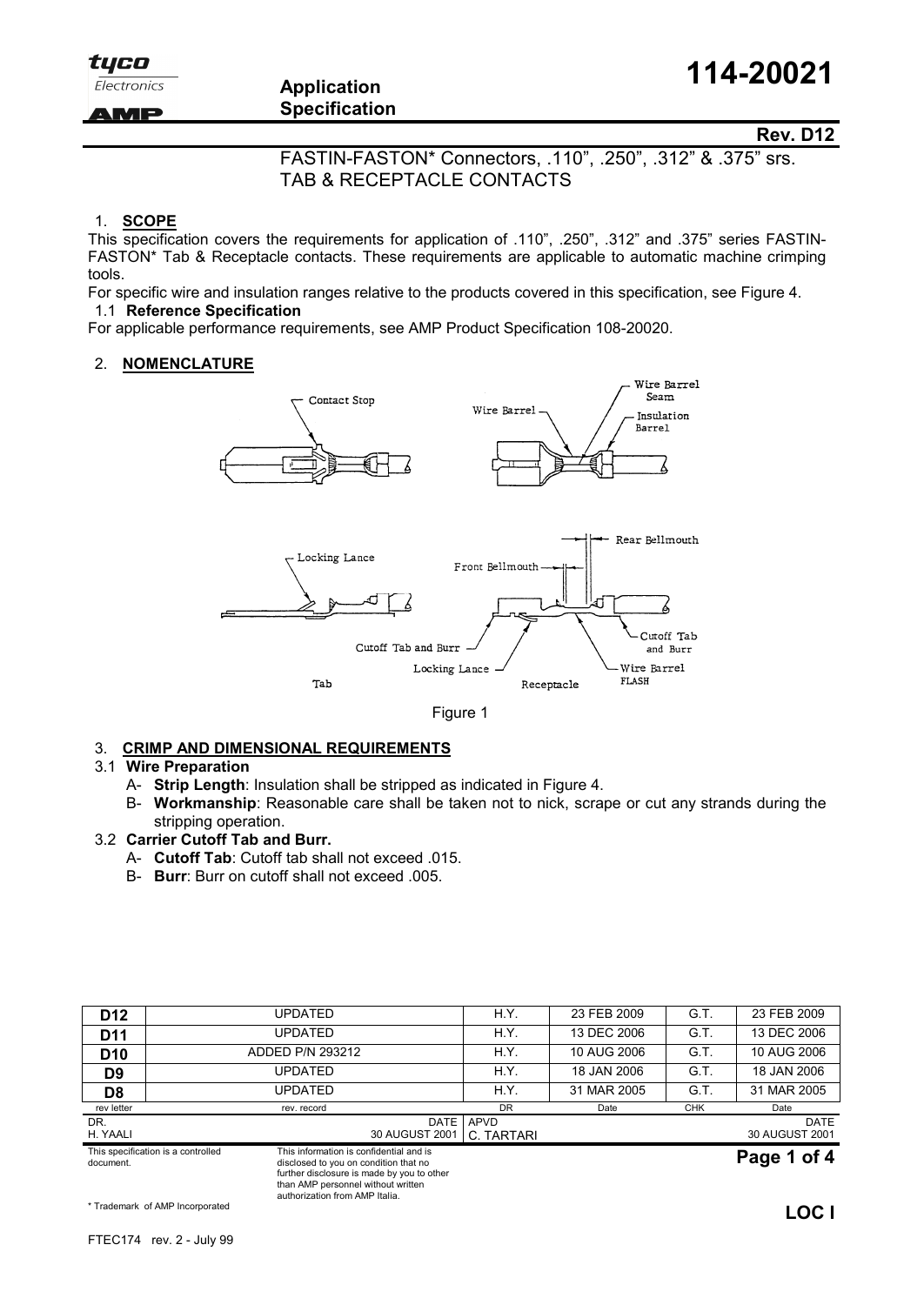

### AMP

- 3.3 Barrel Crimp.
	- A- Crimp Dimensions and Type: Crimp height, width and type shall be as shown in Figure 4.
	- B- Wire Barrel Flash: Shall not exceed .005.
	- C- Wire Barrel Seam: Shall be completely closed and there shall be no evidence of loose wire strands or wire strands visible in the seam.
	- D- Bellmouth:
		- (1) Rear bellmouth length shall be .010-.030.
		- (2) Front bellmouth length shall be .005-.025.

#### E- Conductor location:

- (1) End of the wire shall be flush with the front end of the wire barrel or extend .030 maximum after crimping.
- (2) (2) Both insulation and conductor shall be visible between the insulation barrel and wire barrel. Care shall be taken not to allow insulation to be crimped in the wire barrel.

#### 3.4 Insulation Barrel Crimp.

- A- Crimp Dimensions and Type: Crimp width and type shall be as shown in Figure 4.
- B- Workmanship: Reasonable care shall be taken not to cut or break the insulation during the crimping operation.

#### 3.5 Locking Lance.

Locking lance shall not be deformed and shall meet requirements of product drawing after crimping.

#### 3.6 Contact Stop.

Contact stop shall not be deformed and shall meet requirements of product drawing after crimping.

### 3.7 Alignment.

#### A- Straightness:

(1) The contact, including the cutoff tab and burr shall not be bent above or below the datum line more than the amount shown in Figure 2.



(2) The side to side bending of the contact shall not exceed the limits specified in Figure 3.



- B- Twist or Roll: There shall be no twist or roll in crimped portion that will impair usage of the contact.
- C- Assembly. The following list of do's and don'ts are to be followed when assembling contacts into housing cavities.
	- (1) do's:
		- a) Do insert contacts fully.
		- b) Do check for proper insertion by pulling back lightly.
		- c) Do ensure proper handling of contacts to eliminate lance deformation.
	- (2) Don'ts:
		- a) Don't insert contact into housing at an angle.
		- b) Don't rock connectors while mating.
		- c) Don't tie harness closer than 1.50 inches to back of housing.
		- d) Don't dress wires sharply to one side of housing.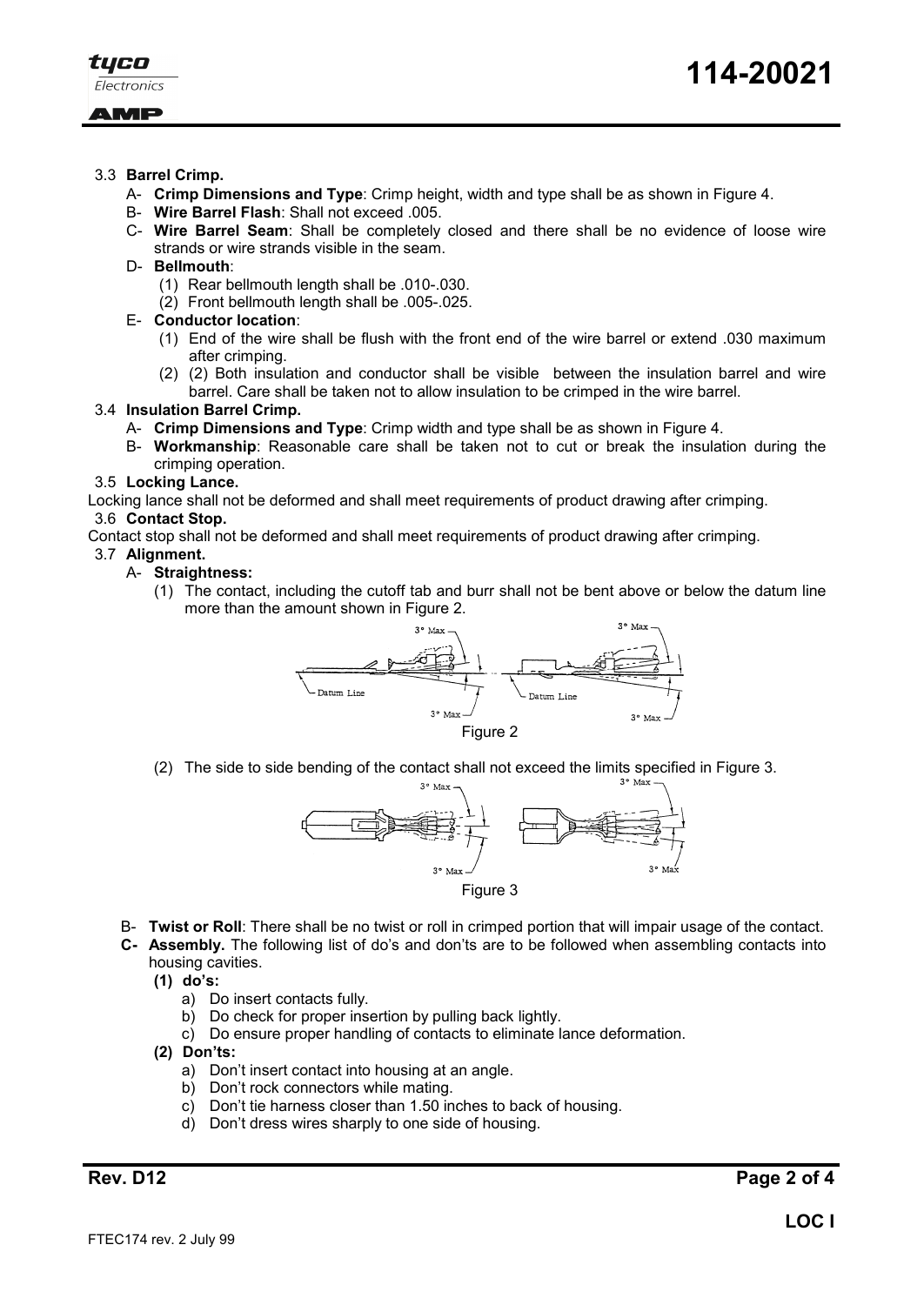

## **AMP**

## AUTOMATIC MACHINE WIRE CRIMP DIMENSIONS

| s<br>Ц<br>E<br>O<br>G<br>R |        | PART N°    |              | <b>WIRES</b>                 |                               | <b>INSULATION</b> | <b>STRIP</b><br><b>LENGHT</b> | <b>WIRE BARREL</b><br><b>CRIMP</b> |               |                  | <b>INSULATION</b><br><b>BARREL</b><br><b>CRIMP</b> |                  |  |  |  |
|----------------------------|--------|------------|--------------|------------------------------|-------------------------------|-------------------|-------------------------------|------------------------------------|---------------|------------------|----------------------------------------------------|------------------|--|--|--|
| т<br>Е<br>s                |        | <b>TAB</b> | REC.         | $N^{\circ}$                  | <b>SIZE</b><br>mm2            | DIA.              | APPROX.                       | <b>WIDTH</b>                       | <b>HEIGHT</b> | т<br>Y<br>P<br>Е | <b>WIDTH</b>                                       | Т<br>Y<br>P<br>Е |  |  |  |
| .110"                      |        | 188352     |              | 1                            | 0.50                          | .090-.120         | .180                          | .090                               | .058          | $\overline{F}$   | .130                                               | F                |  |  |  |
|                            |        | 160743     |              | 1                            | 20 (AWG)                      |                   |                               |                                    | .058          |                  |                                                    |                  |  |  |  |
|                            |        | 160762     |              | 1                            | 0.75                          |                   |                               |                                    | .060          |                  |                                                    |                  |  |  |  |
|                            |        |            |              | $\overline{1}$               | $18$ (AWG)                    |                   |                               |                                    | .062          |                  |                                                    |                  |  |  |  |
|                            |        |            |              | $\mathbf{1}$<br>$\mathbf{1}$ | 1.00<br>$\overline{16}$ (AWG) |                   |                               |                                    | .062<br>.069  |                  |                                                    |                  |  |  |  |
|                            |        |            |              | $\mathbf{1}$                 | 1.50                          |                   |                               |                                    | .069          |                  |                                                    |                  |  |  |  |
| .110"                      | 160887 |            | $\mathbf{1}$ | 0.50                         | .055-.090                     | .177              | .080                          | .056                               | F             | .110             | O                                                  |                  |  |  |  |
|                            |        |            |              | $\mathbf{1}$                 | 0.70                          |                   |                               |                                    | .059          |                  |                                                    | $\vee$           |  |  |  |
|                            |        |            |              | 1                            | 0.75                          |                   |                               |                                    | .060          |                  |                                                    |                  |  |  |  |
|                            |        |            |              | $\mathbf{1}$                 | 0.85                          |                   |                               |                                    | 061           |                  |                                                    |                  |  |  |  |
|                            |        |            |              | $\mathbf{1}$                 | 1.00                          |                   |                               |                                    | .063          |                  |                                                    |                  |  |  |  |
| .110"                      |        | 160926     |              | $\mathbf{1}$                 | 1.50                          | .083-.122         | .180                          | .110                               | .067          | $\overline{F}$   | .140                                               | $\circ$          |  |  |  |
|                            |        |            |              | 1                            | 2.00                          |                   |                               |                                    | .072          |                  |                                                    | V                |  |  |  |
|                            |        |            |              | $\mathbf{1}$                 | 2.50                          |                   |                               |                                    | .078          | $\overline{F}$   |                                                    |                  |  |  |  |
| .110"                      |        | 160888     |              | $\mathbf{1}$<br>$\mathbf{1}$ | 1.00<br>1.25                  | .075-.090         | .180                          | .090                               | .061<br>.065  |                  | .110                                               | $\circ$<br>V     |  |  |  |
|                            |        |            |              | 1                            | 1.35                          |                   |                               |                                    | .066          |                  |                                                    |                  |  |  |  |
|                            |        |            |              | $\mathbf{1}$                 | 1.50                          |                   |                               |                                    | .068          |                  |                                                    |                  |  |  |  |
| .110"                      |        |            | 160366       | $\mathbf{1}$                 | 0.20                          | .040-.080         | .158                          | .062                               | .032          | $\overline{F}$   | .080                                               | F                |  |  |  |
|                            |        |            |              | 1                            | 24 (AWG)                      |                   |                               |                                    | .032          |                  |                                                    |                  |  |  |  |
|                            |        |            |              | $\mathbf{1}$                 | 0.30                          |                   |                               |                                    | .035          |                  |                                                    |                  |  |  |  |
|                            |        |            |              | 1                            | 22 (AWG)                      |                   |                               |                                    | .035          |                  |                                                    |                  |  |  |  |
|                            |        |            |              | 1                            | 0.40                          |                   |                               |                                    | .037          |                  |                                                    |                  |  |  |  |
|                            |        |            |              | 1                            | 0.50                          |                   |                               |                                    | .039          |                  |                                                    |                  |  |  |  |
|                            |        |            |              | $\mathbf{1}$                 | 20 (AWG)                      |                   |                               |                                    | .039          |                  |                                                    |                  |  |  |  |
| .110"                      |        |            | 160864       | 1<br>1                       | 0.50<br>0.70                  | .055-.090         | .158                          | .070                               | .041<br>.045  | F                | .100                                               | O<br>V           |  |  |  |
|                            |        |            |              | $\mathbf{1}$                 | 0.75                          |                   |                               |                                    | .046          |                  |                                                    |                  |  |  |  |
|                            |        |            |              | 1                            | 0.85                          |                   |                               |                                    | 047           |                  |                                                    |                  |  |  |  |
|                            |        |            |              | 1                            | 1.00                          |                   |                               |                                    | .050          |                  |                                                    |                  |  |  |  |
| .110"                      | 160776 |            |              |                              |                               |                   | 1                             | 26 (AWG)                           |               | L.               | .070                                               | .038             |  |  |  |
|                            |        |            |              | $\mathbf{1}$                 | 24 (AWG)                      |                   |                               |                                    | .039          | F                | $\overline{a}$                                     | $\overline{a}$   |  |  |  |
|                            |        |            |              | $\mathbf{1}$                 | 22 (AWG)                      |                   |                               |                                    | .042          |                  |                                                    |                  |  |  |  |
| .110"                      |        | 160923     |              | 1                            | 0.20                          | $.040 - .063$     | .180                          | .070                               | .043          | F                | .090                                               | F                |  |  |  |
|                            |        |            |              | 1                            | 0.25                          |                   |                               |                                    | .044          |                  |                                                    |                  |  |  |  |
|                            |        |            |              | $\mathbf{1}$                 | 0.35                          |                   |                               |                                    | 046           |                  |                                                    |                  |  |  |  |
|                            |        |            |              | 1                            | 0.50                          |                   |                               |                                    | 049           |                  |                                                    |                  |  |  |  |
| .250"                      | 785314 | 280096     |              | $\mathbf{1}$<br>1            | 0.35<br>0.50                  | .090-.130         | .218                          | .080                               | 053<br>055    | F                | .130                                               | F                |  |  |  |
|                            |        |            |              | 1                            | 0.75                          |                   |                               |                                    | 057           |                  |                                                    |                  |  |  |  |
| .250"                      | 785316 |            | 280095       | 1                            | 0.35                          | .090-.130         | .218                          | .080                               | .046          | F                | .130                                               | F                |  |  |  |
|                            |        |            |              | $\mathbf{1}$                 | 0.50                          |                   |                               |                                    | .049          |                  |                                                    |                  |  |  |  |
|                            |        |            |              | $\mathbf{1}$                 | 0.75                          |                   |                               |                                    | 051           |                  |                                                    |                  |  |  |  |
| .250"                      | 785129 |            | 282178       | $\mathbf{1}$                 | 0.35                          | $.057 - .075$     | .218                          | .080                               | 046           | F                | .120                                               | F                |  |  |  |
|                            |        |            |              | $\mathbf{1}$                 | 0.50                          |                   |                               |                                    | .049          |                  |                                                    |                  |  |  |  |
|                            |        |            |              | $\mathbf{1}$                 | 0.75                          |                   |                               |                                    | .051          |                  |                                                    |                  |  |  |  |
| .250"                      | 687839 | 42098      |              | $\mathbf{1}$                 | 0.75                          | $.120 - .160$     | .218                          | .110                               | .057          | F                | .160                                               | F                |  |  |  |
|                            |        | 42460      |              | 1                            | 1.00                          |                   |                               |                                    | .060          |                  |                                                    |                  |  |  |  |
|                            |        | 280081     |              | $\mathbf{1}$                 | 1.50                          |                   |                               |                                    | .065          |                  |                                                    |                  |  |  |  |
|                            |        | 280425     |              | $1 + 1$<br>$\mathbf{1}$      | $0.75 + 0.75$<br>2.50         |                   |                               |                                    | .065<br>.075  |                  |                                                    |                  |  |  |  |
|                            |        |            |              |                              |                               |                   |                               |                                    |               |                  |                                                    |                  |  |  |  |